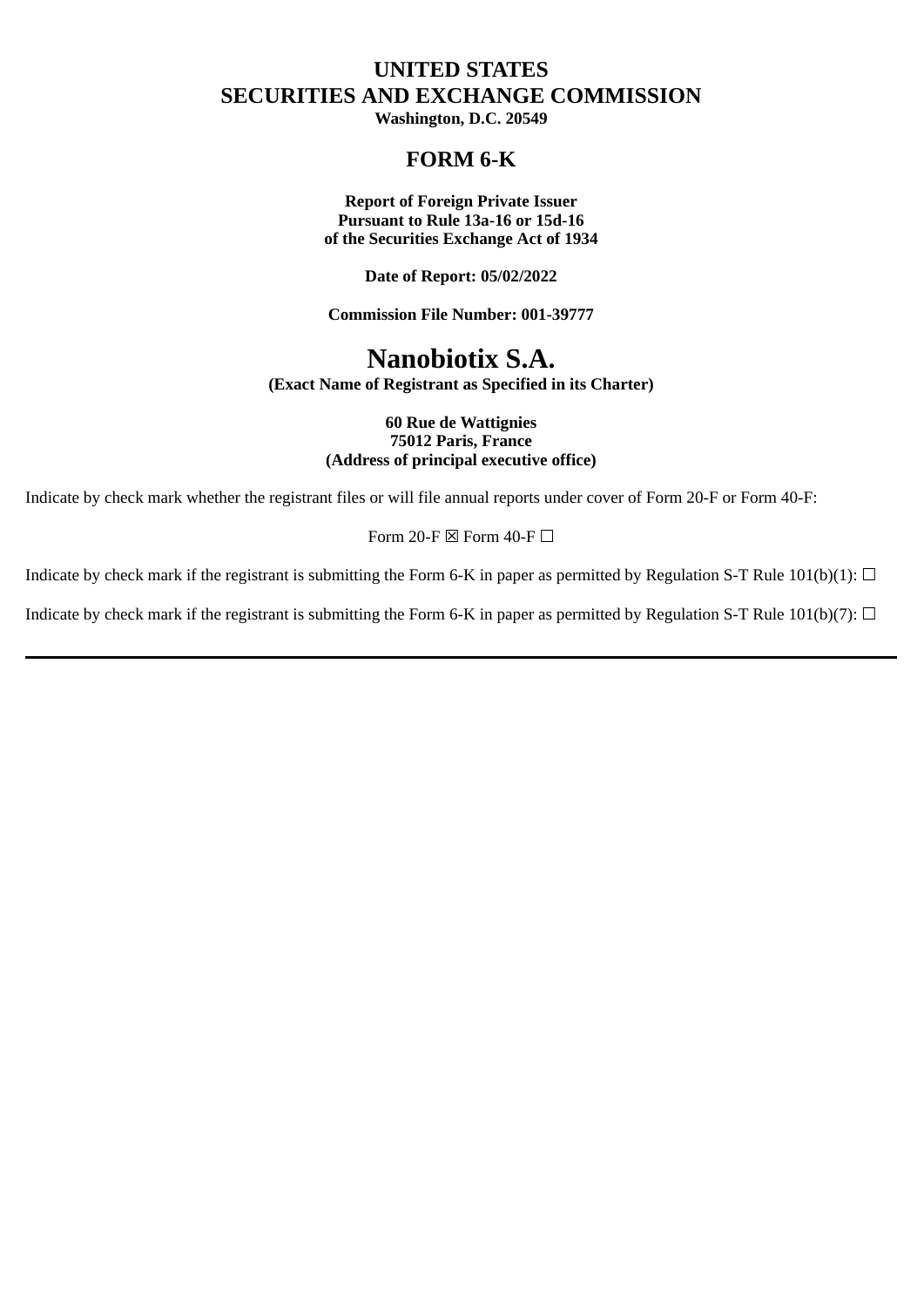## **EXHIBIT INDEX**

**Exhibit Title**

[99.1](#page-3-0) Press [Release,](#page-3-0) dated May 02, 2022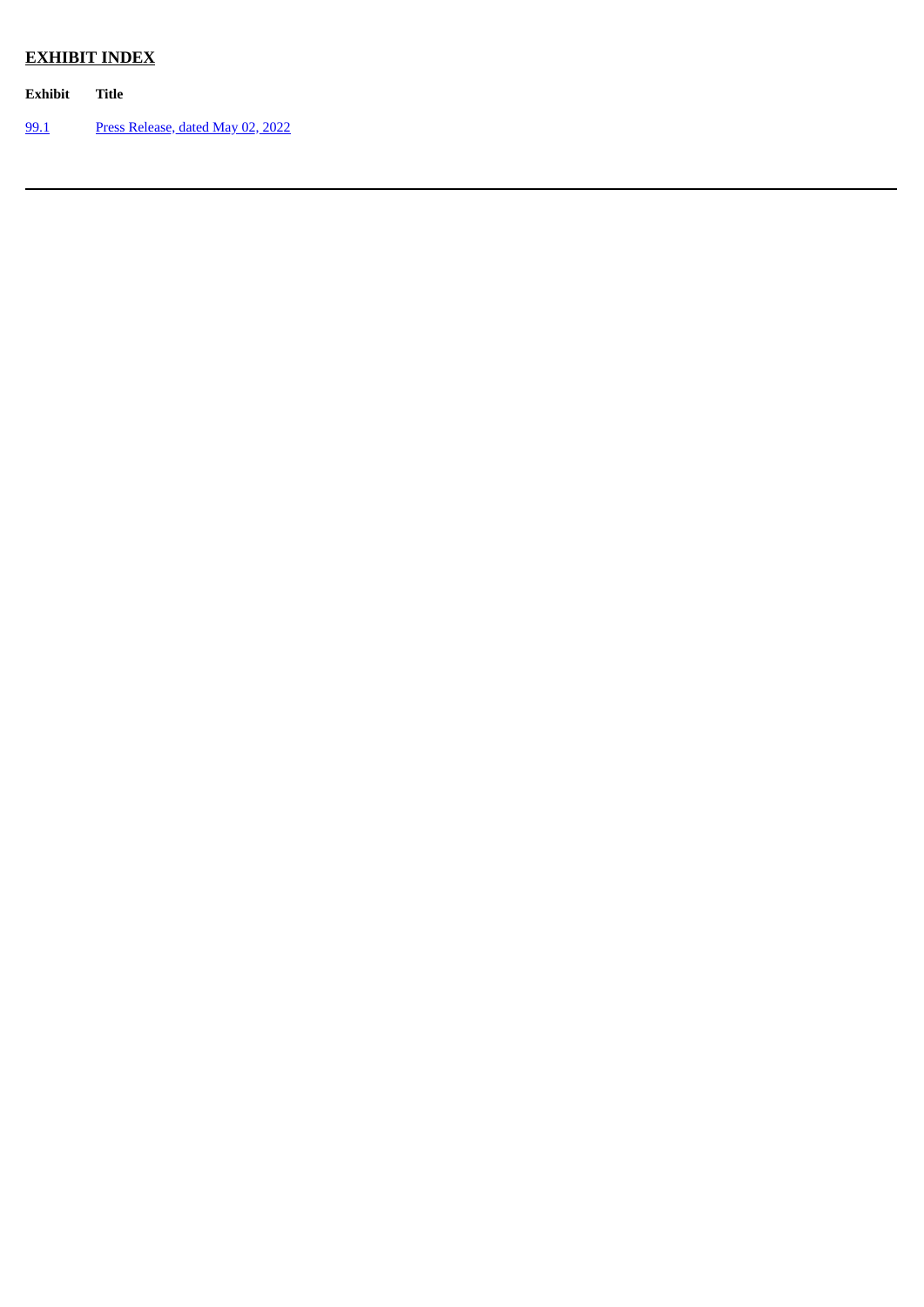#### **SIGNATURES**

Pursuant to the requirements of the Securities Exchange Act of 1934, the registrant has duly caused this report to be signed on its behalf by the undersigned, thereunto duly authorized.

**PORTER NOVELLI** (Agency)

Emily Papp Bart Van Rhijn Bart Van Rhijn Bart Van Rhijn Bart Van Rhijn Bart Van Rhijn Bart Van Rhijn Bart Van Rhijn Bart Van Rhijn Bart Van Rhijn Bart Van Rhijn Bart Van Rhijn Bart Van Rhijn Bart Van Rhijn Bart Van Rhijn B

**NANOBIOTIX S.A.** (Registrant)

By: <u>/s/ Emily Papp</u> By: **/s/ Emily Papp** By: **/s/ Bart Van Rhijn** 

Chief Financial Officer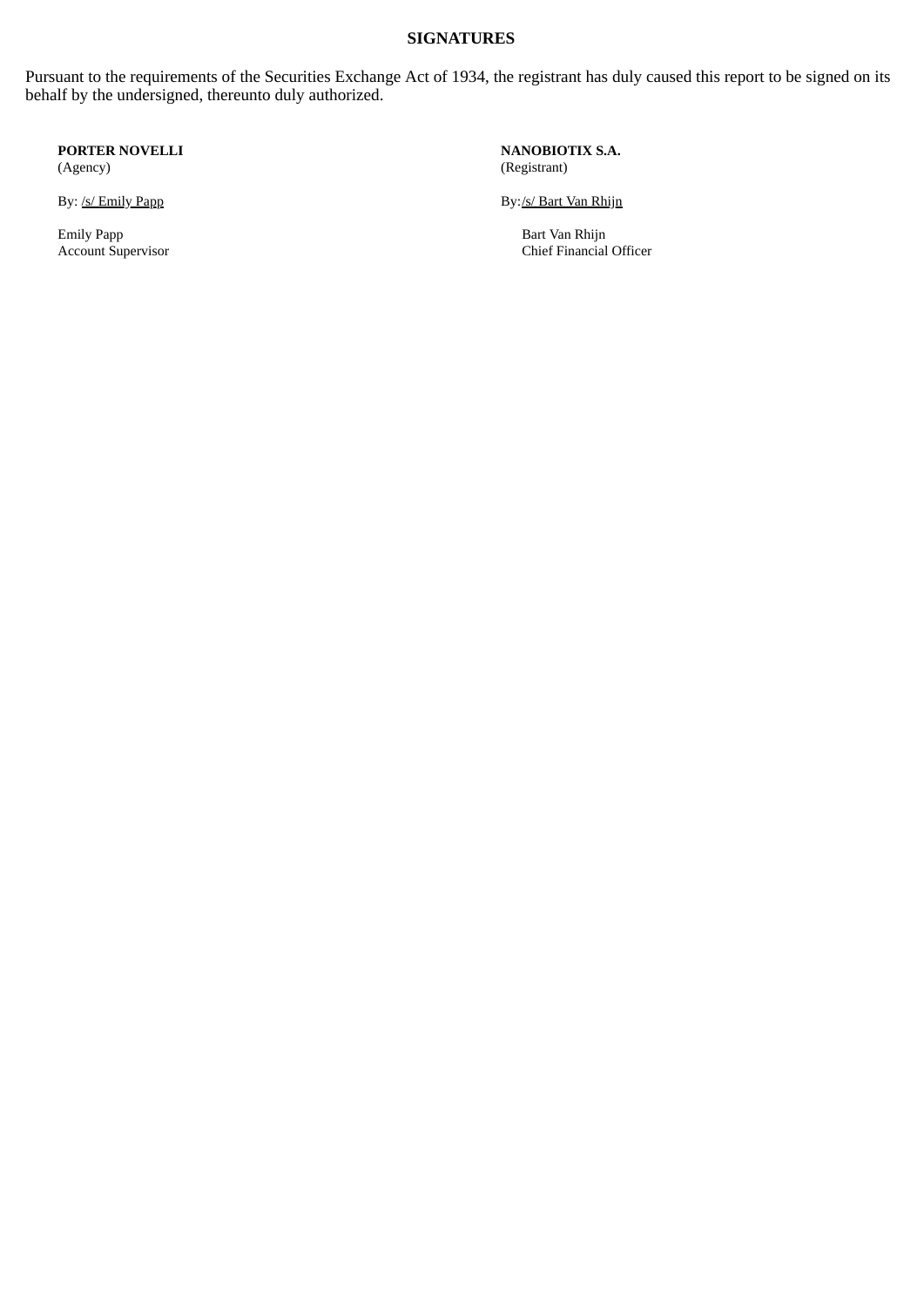## <span id="page-3-0"></span>**New Data Featuring NANOBIOTIX Lead Product Candidate NBTXR3 to Be Presented at the 2022 ASCO Annual Meeting**

## PARIS & CAMBRIDGE, Mass.--(BUSINESS WIRE)--May 2, 2022--Regulatory News:

NANOBIOTIX (Euronext: NANO – NASDAQ: NBTX – the "**Company**"), a late-stage clinical biotechnology company pioneering physics-based approaches to expand treatment possibilities for patients with cancer, today announced the presentation of three abstracts featuring potential first-in-class radioenhancer NBTXR3 at the 2022 American Society of Clinical Oncology (ASCO) Annual Meeting from June 3-7.

"We are aiming to significantly improve outcomes for patients with cancer through NBTXR3, and to do so we must validate the safety and efficacy of our innovation across solid tumor indications and in combination with existing treatment modalities," said Laurent Levy, co-founder and chief executive officer of Nanobiotix. "Taken together with data we have previously reported on NBTXR3 as a single agent and in combination with checkpoint inhibitors, we expect the findings that will be presented at ASCO this year to add a new dimension to the story of NBTXR3 as we observe the radioenhancer's performance in combination with chemotherapy. We will also highlight the design of our ongoing pivotal phase III study evaluating NBTXR3 as a single agent for frail, elderly patients with head and neck cancer."

The accepted abstracts include:

- Abstract #18041: PEP503 (NBTXR3), a Radioenhancer, in Combination with Concurrent Chemoradiation (CCRT) in Locally Advanced or Recurrent Head and Neck Squamous Cell Carcinoma (HNSCC): Dose-Finding of a Phase 1b/2 Trial
- Abstract #3603: A Phase 1b/2 Study of Radioenhancer, PEP503 (NBTXR3), in Combination with Concurrent Chemoradiation in Locally Advanced or Unresectable Rectal Cancer
- Abstract #TPS6110: A Phase III Pivotal Study of NBTXR3 Activated by Investigator's Choice of Radiotherapy Alone or Radiotherapy in Combination with Cetuximab for Platinum-based Chemotherapy-ineligible Elderly Patients with Locally Advanced Head & Neck Squamous Cell Carcinoma

## **About NBTXR3**

NBTXR3 is a novel, potentially first-in-class oncology product, composed of functionalized hafnium oxide nanoparticles that is administered via one-time intratumoral injection and activated by radiotherapy. The product candidate's physics-based mechanism of action (MoA) is designed to induce significant tumor cell death in the injected tumor when activated by radiotherapy, subsequently triggering an adaptive immune response and long-term anti-cancer memory. Given the MoA, Nanobiotix believes that NBTXR3 could be scalable across any solid tumor that can be treated with radiotherapy and across any therapeutic combination, particularly, with immune checkpoint inhibitors.

NBTXR3 is being evaluated in locally advanced head and neck squamous cell carcinoma (HNSCC) as the primary development pathway. The company-sponsored phase I dose escalation and dose expansion study has produced favorable safety data and early signs of efficacy. In February 2020, the United States Food and Drug Administration granted regulatory Fast Track designation for the investigation of NBTXR3 activated by radiation therapy, with or without cetuximab, for the treatment of patients with locally advanced HNSCC who are not eligible for platinum-based chemotherapy.

Nanobiotix has also prioritized an Immuno-Oncology development program—beginning with a Company sponsored phase I clinical study, evaluating NBTXR3 activated by radiotherapy in combination with anti-PD-1 checkpoint inhibitors for patients with locoregional recurrent or recurrent/metastatic HNSCC and for patients with lung or liver metastases from any primary cancer eligible for anti-PD-1 therapy, either naïve or resistant to prior PD-1 (either primary or secondary as per SITC criteria).

Given the Company's focus areas, and balanced against the scalable potential of NBTXR3, Nanobiotix has engaged in strategic collaborations to expand development of the product candidate in parallel with its priority development pathways. Pursuant to this strategy, in 2019 Nanobiotix entered into a broad, comprehensive clinical research collaboration with The University of Texas MD Anderson Cancer Center to sponsor several phase I and phase II studies to evaluate NBTXR3 across tumor types and therapeutic combinations. In 2021, the Company entered into an additional strategic collaboration agreement with LianBio to support its global phase III study in Asia along with four future registrational studies.